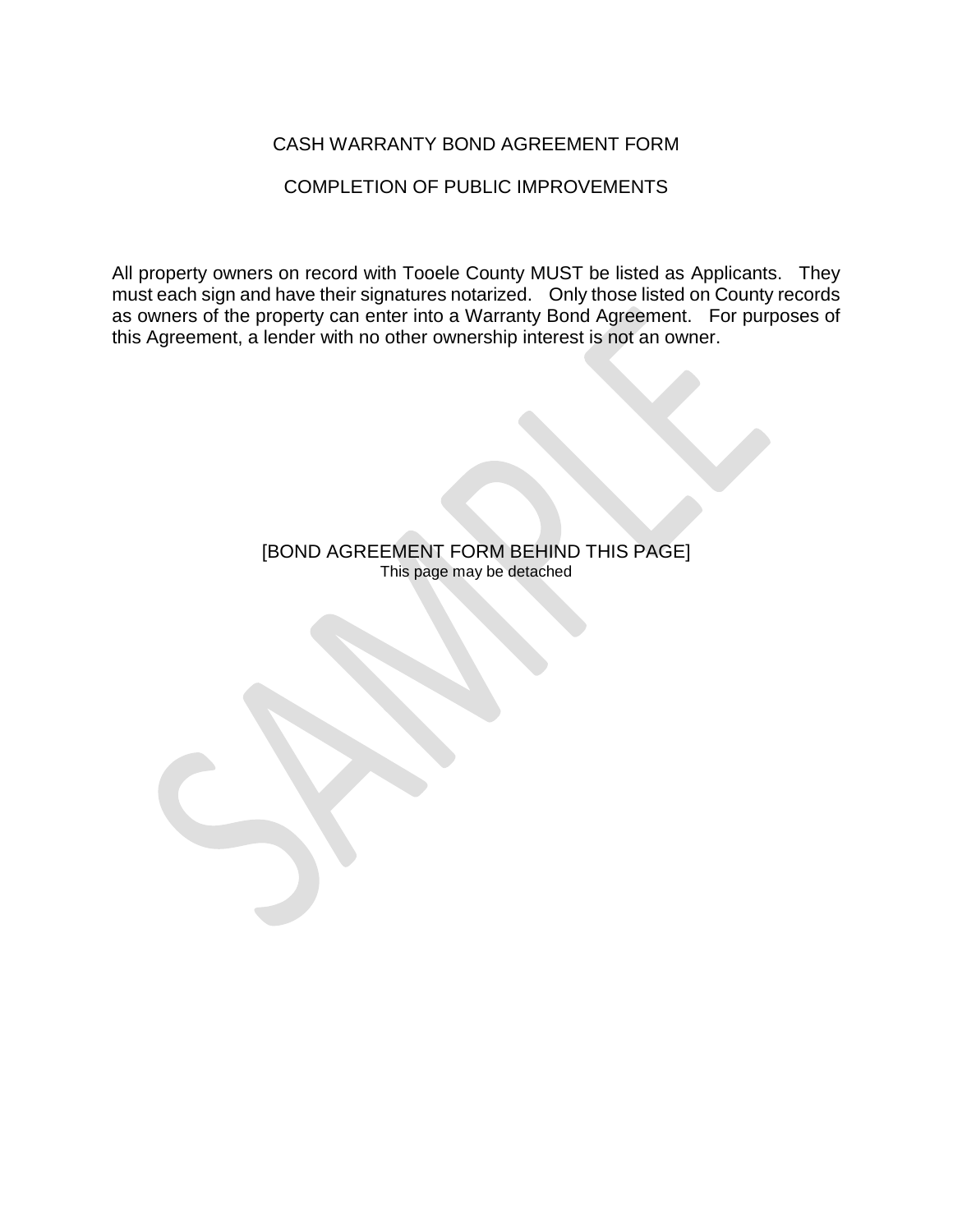## **WARRANTY BOND AGREEMENT: CASH**

**THIS BOND AGREEMENT**, (herein the "Agreement"), is entered into by the Parties this \_\_\_\_ day of \_\_\_\_\_\_\_\_\_\_\_\_\_\_\_\_\_\_\_\_\_\_\_, 20\_\_\_ (the "Effective Date").

#### **PARTIES**

#### **Applicant** \_\_\_\_\_\_\_\_\_\_\_\_\_\_\_\_\_\_\_\_\_\_\_\_\_\_\_\_\_\_\_\_\_\_\_\_\_\_\_\_\_\_\_\_\_\_\_\_\_\_\_\_\_\_\_\_\_\_

is the following type of business entity (check the applicable business entity):

- $\Box$  corporation
- D partnership
- $\Box$  limited liability company
- **D** individual
- $\Box$  other business entity:  $\Box$

Applicant business address:

Applicant business telephone: (\_\_\_)

Applicant business facsimile/email:

**City**: Tooele City Corporation, a municipal corporation of the State of Utah,

City address: 90 North Main Street, Tooele, UT 84074

City telephone: (435) 843-2120 City facsimile: (435) 843-2129

## **RECITALS**

**WHEREAS**, the Applicant has received approval of the following land use(s) (check all that apply)

**P** residential subdivision

- D commercial subdivision
- **Condominium subdivision**
- site plan
- □ building permit
- $\Box$  other:

from the City for the Project named and located as follows:

Project name: \_\_\_\_\_\_\_\_\_\_\_\_\_\_\_\_\_\_\_\_\_\_\_\_\_\_\_\_\_\_\_\_\_\_\_\_\_\_\_\_\_\_\_\_\_\_\_\_\_\_\_\_\_\_\_

Project street address: \_\_\_\_\_\_\_\_\_\_\_\_\_\_\_\_\_\_\_\_\_\_\_\_\_\_\_\_\_\_\_\_\_\_\_\_\_\_\_\_\_\_\_\_\_\_\_\_;

and,

**WHEREAS**, Tooele City requires the payment of a Bond Administration Fee in the amount of \$250, intended to cover the costs of preparing and administering this Agreement and the warranty bond matters associated with this Agreement; and,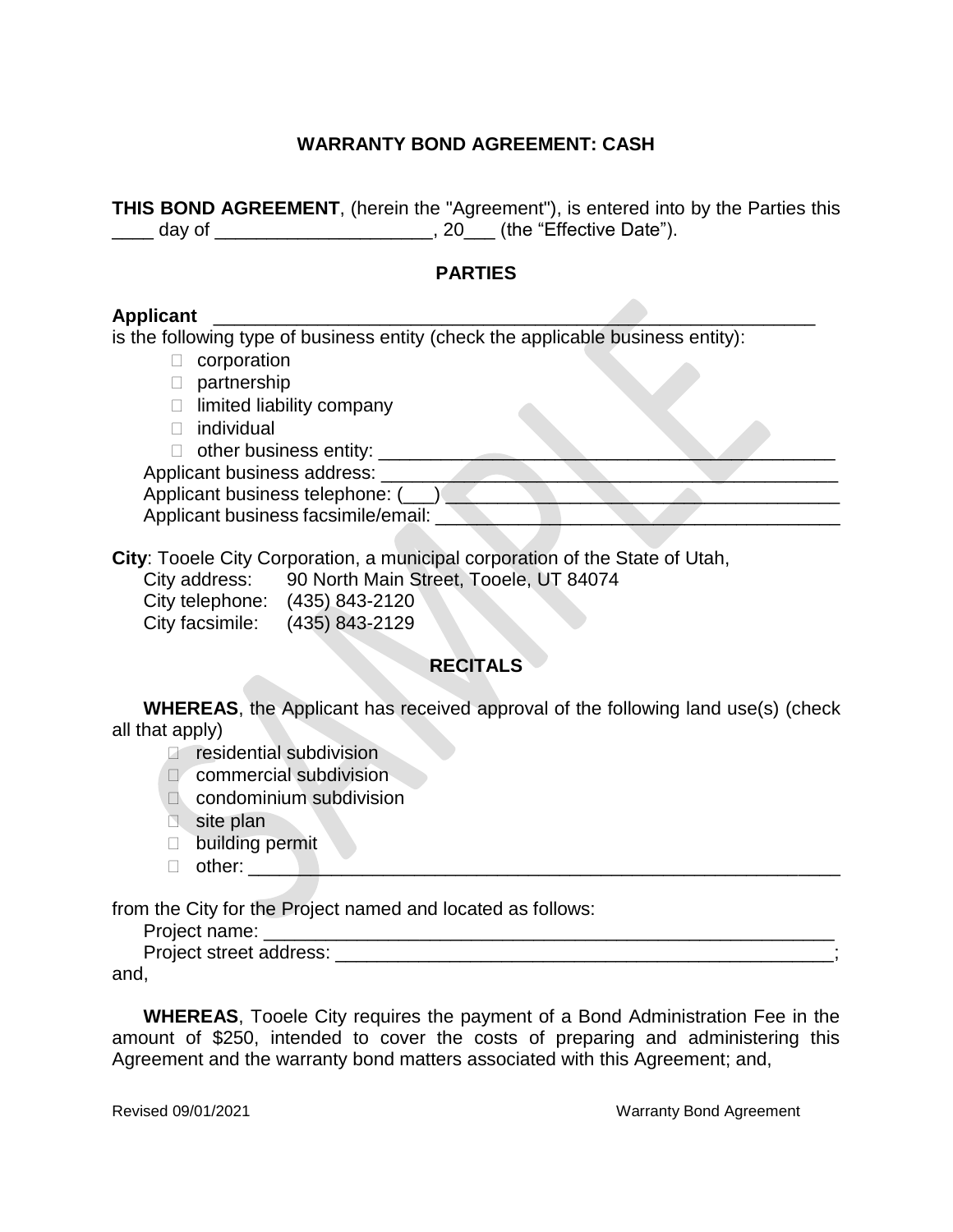**WHEREAS**, under the land use approval for the Project, the Applicant was required to construct the following public infrastructure improvements, (herein the "Improvements"):

- 1. those public improvements specified in a Bond and Fee Calculation Sheet prepared by the City, which Bond and Fee Calculation Sheet is attached as **Exhibit A**, and which includes an estimate of the cost of constructing the Improvements; and,
- 2. those public improvements specified in the land use approval documents, including Project construction drawings, on file with the City, incorporated herein by this reference as **Exhibit B**;

and,

**WHEREAS**, the Improvements have been completed, inspected, and Accepted by issuance of a Certificate of Completion and Acceptance, and the one-year Warranty Period for the Improvements began the same day; and,

**WHEREAS**, the Improvements are required to be free from defects for a period of one year after their acceptance, and the warranty bond is to provide an assurance that any defects existing during the warranty period are corrected:

**NOW, THEREFORE**, in consideration of the promises and other valuable consideration contained herein, the Parties agree as follows:

## **TERMS AND CONDITIONS**

#### 1. **ADDITIONAL DEFINITIONS.**

1.1. "Acceptance" means the process whereby Improvements are accepted for purposes of City ownership and maintenance by Certificate of Completion and Acceptance. Also "Accepted."

1.2. "Applicant" and "City" shall also refer to all heirs, executors, administrators, successors, and/or assigns of the Applicant and the City, respectively.

1.3. "Bond Amount" shall include the Applicant's estimated cost to construct the Improvements, together with a reasonable contingency of 20% of said cost, intended to cover the costs of inflation and unforeseen conditions or other circumstances.

1.4. "Failure to Perform" or "Fail to Perform" shall mean, in addition to those acts specified previously, the non-performance in a timely manner by a party to this Agreement of any obligation, in whole or in part, required of such party by the terms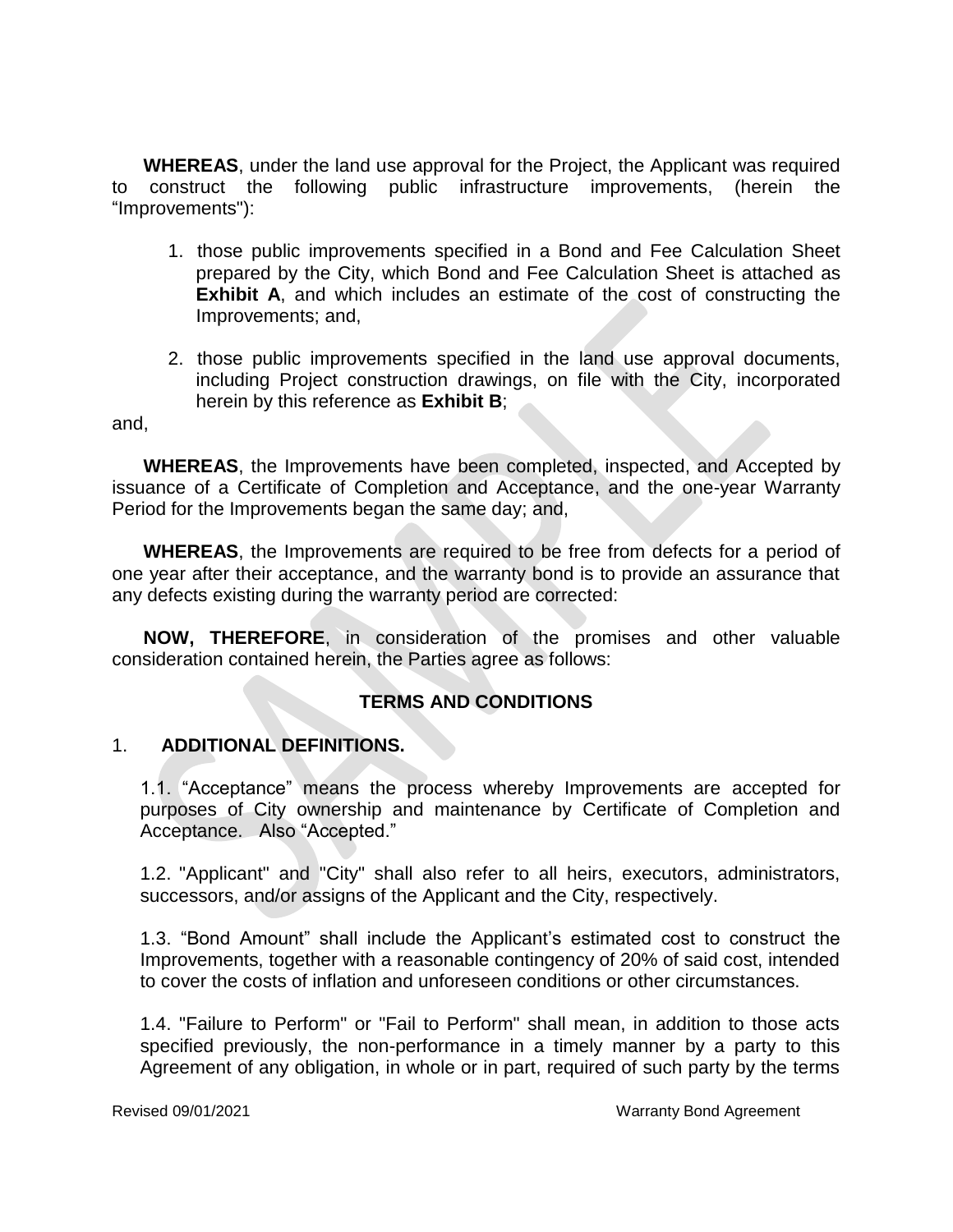of this Agreement or required by Tooele City ordinance or other applicable law. The occurrence of such shall give the other party or parties the right to pursue any and all remedies available at law, in equity, and/or otherwise available pursuant to the terms of this Agreement.

1.5 "Improvements" shall mean those public infrastructure items referred to in Tooele City Code Section 7-1-5, in this Agreement, and in Exhibit B to this Agreement.

1.6. "Incidental Costs" shall mean engineering and architect fees, administrative expenses, court costs, attorney's fees (whether incurred by in-house or independent counsel), insurance premiums, mechanic or materialmen liens, and any other costs, and interest thereon, incurred by the City, occasioned by the Applicant's failure to perform any or all obligations under this Agreement, to any degree.

1.7. "Warranty Amount" means 10% of the Bond Amount.

1.8. "Warranty Period" means a period of one year from the date of Acceptance of the Improvements.

2. **PURPOSE OF AGREEMENT.** The Parties expressly acknowledge that the purposes of this Agreement include a) to guarantee that all Accepted Improvements are free from deficiency for the Warranty Period, and b) to guarantee that land developments are free from construction debris and waste items at the end of the Warranty Period.

3. **WARRANTY OF IMPROVEMENTS.** The Applicant hereby warrants that the Improvements shall remain free from defect, damage, or other deficiency, as determined by the City, such that the Improvements continue to meet City standards throughout the Warranty Period. The Applicant also warrants that during the Warranty Period the rightsof-way, vacant areas, and other areas within the Project site or subdivision that are accessible to the Applicant or within the Applicant's control will be kept reasonably clean and free from any construction debris, waste items, and mounds of soil, rocks, concrete, asphalt, and other debris.

4. **WARRANTY AMOUNT.** The Applicant expressly agrees that, notwithstanding any partial release of any of the Bond Amount, the City shall retain the Warranty Amount, which for purposes of this Agreement shall be **\$\_\_\_\_\_\_\_\_\_\_\_**. The City shall keep the Warranty Amount during the Warranty Period. Notwithstanding the Warranty Amount, the Applicant shall be responsible for any substandard, defective, or damaged Improvements if the Warranty Amount is inadequate to repair or replace any such Improvements.

5. **UNRELATED OBLIGATIONS OF APPLICANT.** The benefits and protections provided by this Agreement shall inure solely to the Parties and not to third parties, including, but not limited to, lot purchasers, contractors, subcontractors, laborers,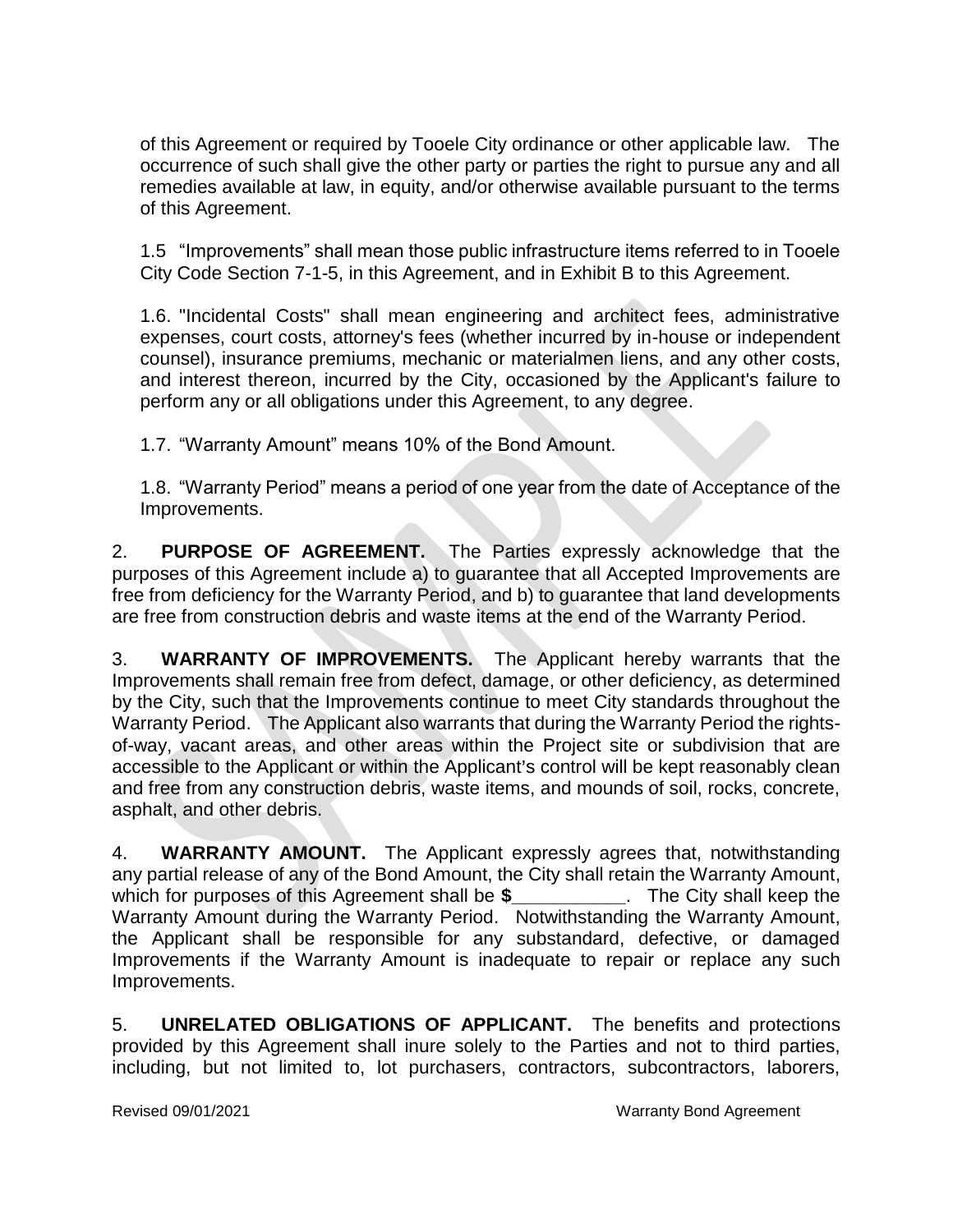suppliers, or others. The City shall not be liable to claimants or others for obligations of the Applicant under this Agreement. The City shall have no liability for payment of any costs or expenses of any party who attempts to make a claim under this Agreement, and shall have under this Agreement no obligation to make payments to, give notices on behalf of, or otherwise have obligations to any alleged claimants under this Agreement.

6. **AGREEMENT DOCUMENTS.** All data used by the City to compute the cost of, or otherwise govern the design and installation of, the Improvements is hereby made a part of this Agreement, and is incorporated herein by this reference as part of **Exhibit B**.

7. **SPECIFIC ENFORCEMENT.** The Applicant has entered into this Agreement with the City for the purposes set forth herein. The City shall be entitled to specifically enforce the Applicant's obligations under this Agreement, including to construct and to install the Improvements in a manner that is proper, timely, and satisfactory to the City.

8. **APPLICANT'S INDEPENDENT OBLIGATION.** The Applicant expressly acknowledges, understands, and agrees that its obligations under this Agreement are independent of any obligation or responsibility of the City, either express or implied. The Applicant further acknowledges the following: (a) that its contractual obligations under this Agreement are independent of any remedy available to the City to require Improvements free of defects; (b) that the Applicant may not assert as a defense that the City has remedies against other entities or has other remedies in equity or at law that would otherwise relieve the Applicant of all or a portion of its duty to perform as outlined in this Agreement or to preclude the City from requiring the Applicant's performance under this Agreement; and, (c) that the Applicant has a legal obligation pursuant to the Tooele City Code, independent of this Agreement, to provide Improvements free of defects (see particularly Tooele City Code §7-11-13, §7-19-12, and §7-19-32).

9. **APPLICANT'S OBLIGATION FOR COSTS.** Should the Applicant Fail to Perform any of its obligations under this Agreement in any degree, the Applicant agrees to compensate the City for all its costs, including Incidental Costs, related to the Applicant's Failure to Perform its obligations to the extent that such costs are not adequately covered by the Warranty Amount.

10. **ACCEPTANCE OF IMPROVEMENTS.** Acceptance of the Improvements shall be evidenced by a fully-signed Certificate of Completion and Acceptance, pursuant to Tooele City Code §7-19-32.

11. **APPLICANT INDEMNIFICATION.** Applicant agrees to indemnify, defend, and save harmless the City, its officers, employees, and agents from and against any and all liability which may arise as a result of any Improvements which are found at any point during the Warranty Period to be defective or damaged. With respect to the Applicant's agreement to defend the City, the City shall have the option to either provide its own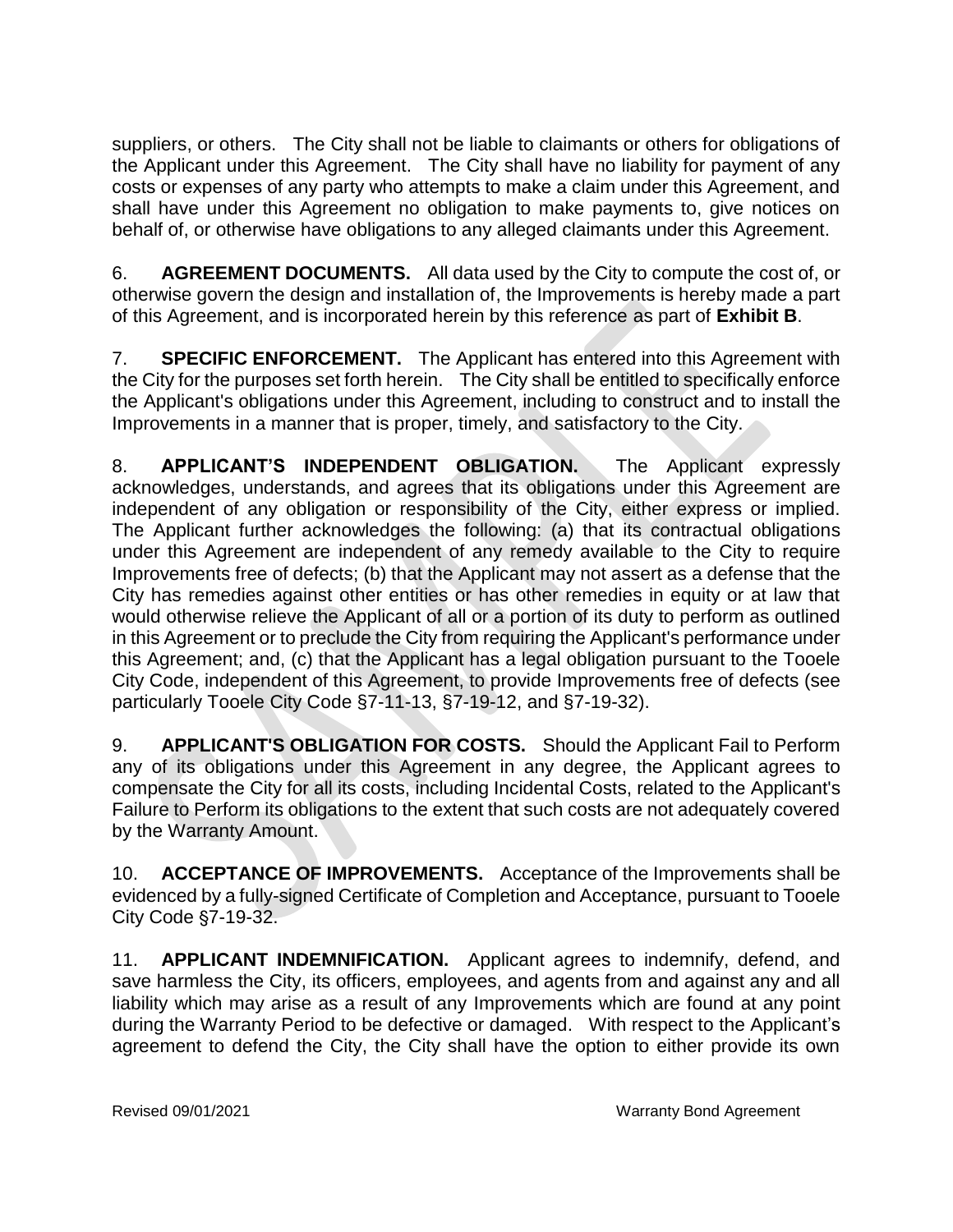defense, with all costs for such being borne by the Applicant, or require that the Applicant undertake the defense of the City.

12. **USE OF THE WARRANTY AMOUNT.** In the event the Applicant Fails to Perform any obligation under this Agreement or Tooele City ordinances, the City may use and expend all the Warranty Amount or such lesser amount as may be estimated or required by the City to be necessary to remedy Improvements deficiencies. The City is under no contractual obligation under this Agreement to remedy Improvements deficiencies.

13. **INADEQUATE PROCEEDS.** If the Warranty Amount is inadequate to pay the cost of correcting Improvements deficiencies, for whatever reason, or any other item for which the Warranty Amount may be utilized, the Applicant shall be responsible for the deficiency independent of the performance guarantees set forth in this Agreement. Additionally, no further land use applications or other permits or licenses shall be issued by the City until the Improvements deficiencies are corrected or the development site left clear of construction debris consistent with the purposes of this Agreement. Furthermore, the cost of remedying Improvements deficiencies shall include reimbursement to the City for all costs, including construction costs and any Incidental Costs incurred by the City, in doing so.

14. **INCIDENTAL COSTS.** (For Letters of Credit and Guaranteed Escrow Account Bonds.) If for any reason outside the control of the City the Warranty Amount is not remitted or otherwise made available to the City within 30 days of any Failure to Perform by the Applicant, then the City's costs of obtaining the Warranty Amount, including the City Attorney's Office costs or outside attorney's fees and court costs, shall be added to the amount due to the City from the Applicant and shall be added to the Warranty Amount sums remitted to the City.

15. **ACCESS TO PROPERTY.** Should the City elect to use the Warranty Amount to remedy Improvements deficiencies or clean a development site, the Applicant hereby expressly grants to the City, and any agent of City, the right of access to the Project property to do so.

16. **SUBSTANDARD IMPROVEMENTS.** Should any Improvements prove to be substandard, defective, or damaged, in the perspective of the City, within the Warranty Period, the City shall notify the Applicant in writing of such substandard, defective, or damaged Improvements prior to the end of the Warranty Period. The Applicant shall then have 15 days from the date of the City notice to commence repair of the Improvements, and a reasonable amount of time, as determined by the City, which shall be specified in the notice, to complete repair of the Improvements. Should the Applicant fail to either commence or complete repair of the Improvements within the required time periods, the City may exercise its option to remedy the defects and repair the damage, and also to demand payment for such from the Applicant should the Warranty Amount be insufficient to cover the costs incurred by the City. The expiration of the Warranty Period shall not relieve the Applicant of any of its obligations under this Agreement where notice of Improvements deficiencies was provided to the Applicant during the Warranty Period.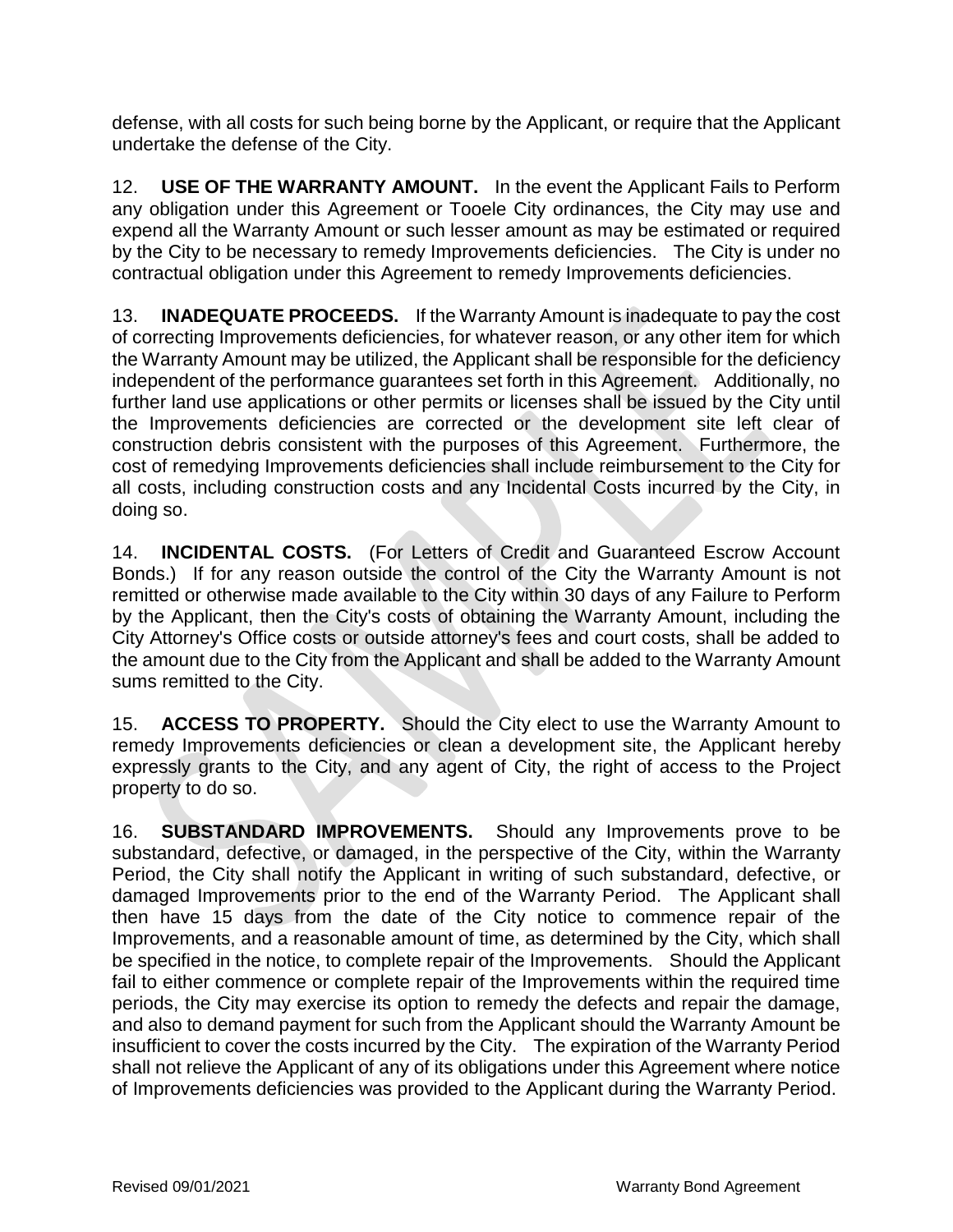17. **INSURANCE.** At all times during the construction of the Improvements, including through the end of the one-year warranty period, the Applicant shall maintain an insurance policy covering any liability, damage, loss, judgment, or injury to any person or property, including, but not limited to, damage to the Applicant or its Project property as a result of the work of any contractor or agent hired by the City to construct the Improvements, including the repair of damage or defect. The City shall be named an additional insured on this policy. The minimum dollar amount and the scope of coverage of the insurance policy shall be determined and set by the City. The Applicant shall indemnify, defend, and hold harmless the City, its officers, employees, and agents for any liability which exceeds the insurance policy limit. The City, at its option, may collect and expend the Warranty Amount to make the premium payments should the Applicant fail to pay the premium. No further land use applications or other permits or licenses shall be issued by the City, and any existing approvals, permits, or licenses shall be suspended, until said premium is initially paid and a bond is in place to cover subsequent payments. The Applicant further expressly agrees to indemnify, defend, and hold harmless the City, its officers, agents, and employees for and from any damage or loss suffered or any judgment resulting from the work of any contractor or agent hired by the City to install, complete, or remedy any defect in or damage to the Improvements.

18. **NOTICE.** Notice to the Applicant or the City shall be mailed or delivered to the addresses shown in this Agreement. The date notice is received at the address shown in this Agreement shall be the date of actual notice, however accomplished. Notice sent by U.S. mail shall be considered received three days after mailing. The Applicant's address may be changed by written notification from the Applicant.

19. **MECHANIC/MATERIALMEN LIENS.** Should the City elect to complete or remedy the Improvements, the Applicant shall indemnify, defend, and hold harmless the City from and against any liability which exceeds the Bond Amount for the payment of any labor or material lien as a result of any work of any contractor (including subcontractors and materialmen of any such contractor or agent) hired by City or which may arise due to either a defect in or failure of this Agreement or insufficient Bond Amount to cover such costs.

20. **FAILURE TO PERFORM.** In addition to those events described herein, the following shall be considered a Failure to Perform on the part of the Applicant, the occurrence of which shall entitle the City to invoke any and all remedies outlined in this Agreement or any and all remedies it may have in equity or at law: the Applicant's abandonment of the project, as determined by City; the Applicant's insolvency, appointment of a receiver, or filing of a voluntary or involuntary petition in bankruptcy; the commencement of a foreclosure proceeding against the Project property; the Project property being conveyed in lieu of foreclosure.

21. **WAIVER.** The failure by the City to insist upon the strict performance of any covenant, duty, agreement, or condition of this Agreement or to exercise any right or remedy consequent upon a failure to perform thereof shall not constitute a waiver of any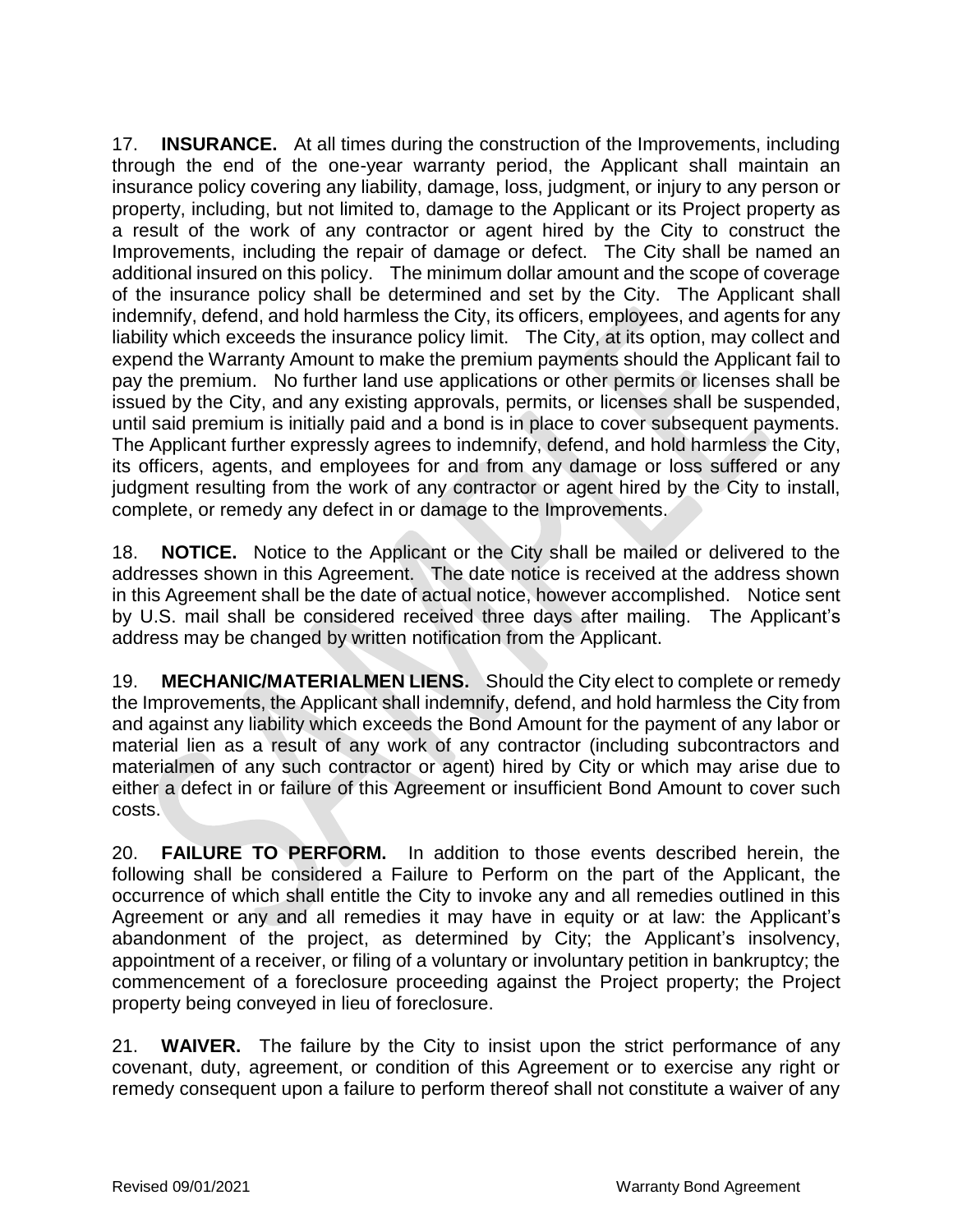such failure to perform or any other covenant, agreement, term, or condition. No waiver shall affect or alter the remainder of this Agreement, but each and every other covenant, agreement, term, and condition hereof shall continue in full force and effect with respect to any other then existing or subsequently occurring failure to perform.

22. **ATTORNEYS FEES.** In the event there is a failure to perform under this Agreement and it becomes reasonably necessary for any party to employ the services of an attorney in connection therewith (whether such attorney be in-house or outside counsel), either with or without litigation, the party prevailing in a controversy before a court of competent jurisdiction shall be entitled to recover reasonable attorneys fees and such reasonable costs and expenses as are incurred as a result of the failure to perform or in otherwise enforcing this Agreement.

23. **TIME IS OF THE ESSENCE.** Time is of the essence in this Agreement. In case either party fails to perform the obligations on its part at the time fixed for the performance of such obligations by the terms of this Agreement, the other party may pursue any and all remedies available in equity or law.

24. **GOVERNING LAW.** This Agreement shall be interpreted pursuant to, and the terms thereof governed by, the laws of the State of Utah. This Agreement shall be further governed by Tooele City ordinances in effect at the time of the execution of this Agreement. However, the Parties expressly acknowledge that any land use ordinances or regulations enacted after the execution of this Agreement, which are reasonably necessary to protect the health, safety, and welfare of the citizens of the City, shall also apply to the Project, the land use approval, and the Improvements that are the subject of this Agreement.

25. **WAIVER OF JURY TRIAL.** To the fullest extent permitted by law, each of the parties hereto waives any right it may have to a trial by jury in respect of litigation directly or indirectly arising out of, under or in connection with this agreement. Each party further waives any right to consolidate any action in which a jury trial has been waived with any other action in which a jury trial cannot be or has not been waived.

## 26. **INDUCEMENT; INTEGRATION; MODIFICATION; CAPTIONS; SEVERABILITY.**

26.1. The making and execution of this Agreement has been induced by no representations, statements, warranties, or agreements other than those herein expressed.

26.2. This Agreement embodies the entire understanding of the parties, and there are no further or other agreements or understandings, written or oral, in effect between the Parties relating to the subject matter herein.

26.3. This Agreement may be amended or modified only by an instrument of equal formality signed by the respective Parties.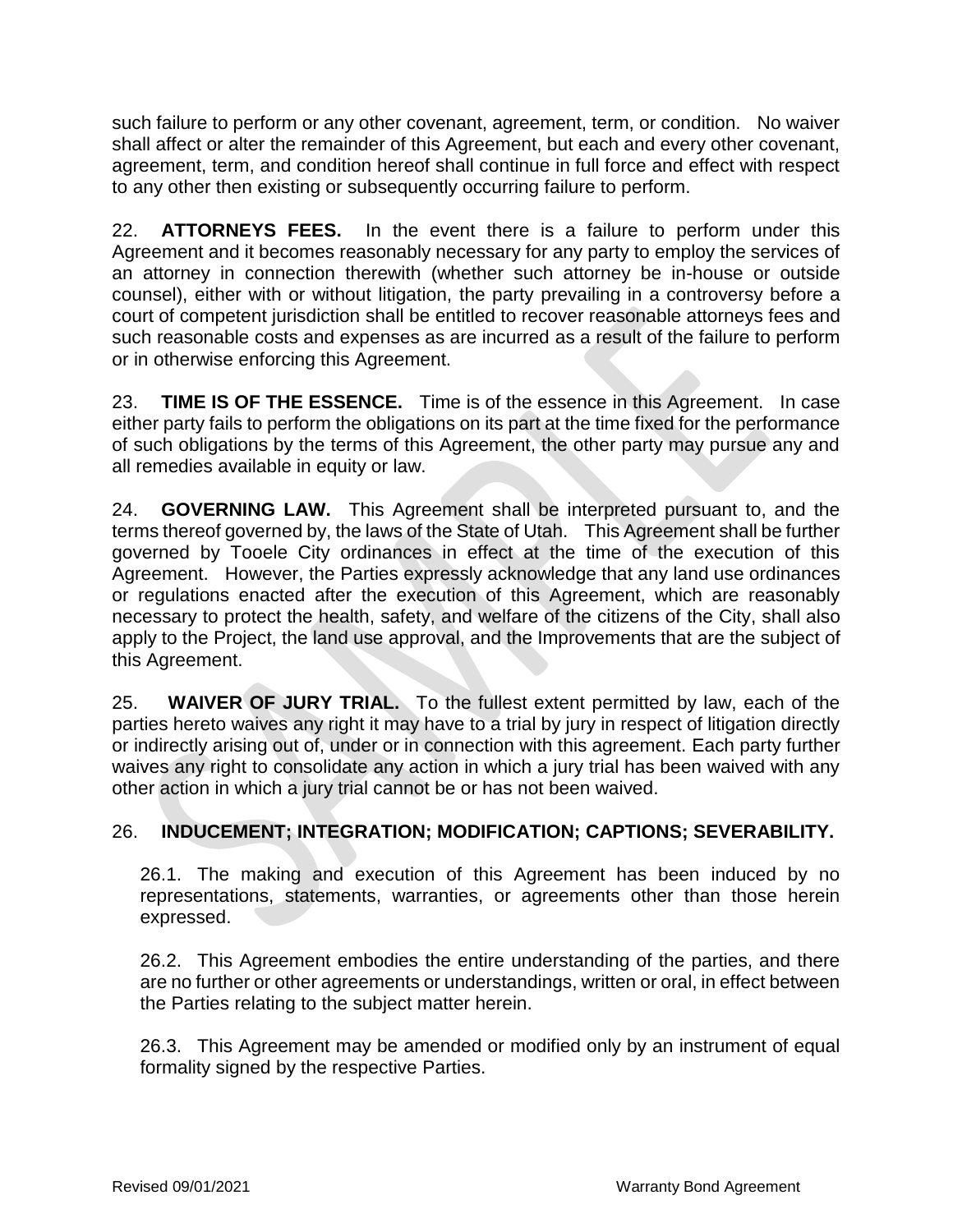26.4. The titles or captions of this Agreement are for convenience only and shall not be deemed in any way to define, limit, extend, augment, amend, or described the scope, content, or intent of any part or parts of this Agreement.

26.5. If any portion of this Agreement is declared invalid by a court of competent jurisdiction, the remaining portions shall not be affected thereby, but shall remain in full force and effect.

#### **SIGNED as of the Effective Date:**

\_\_\_\_\_\_\_\_\_\_\_\_\_\_\_\_\_\_\_\_\_\_\_\_\_\_\_\_\_\_

 $\overline{\phantom{a}}$  , where  $\overline{\phantom{a}}$ 

\_\_\_\_\_\_\_\_\_\_\_\_\_\_\_\_\_\_\_\_\_\_\_\_\_\_\_\_\_\_

**Applicant**

Printed Name and Title:

(Signature must be notarized on following page.) (Attach additional signature and notary pages for multiple owners, as necessary.)

### **Tooele City Corporation**

Mayor

ATTEST:

\_\_\_\_\_\_\_\_\_\_\_\_\_\_\_\_\_\_\_\_\_\_\_\_\_\_\_\_\_\_ City Recorder

Approved as to Form:

City Attorney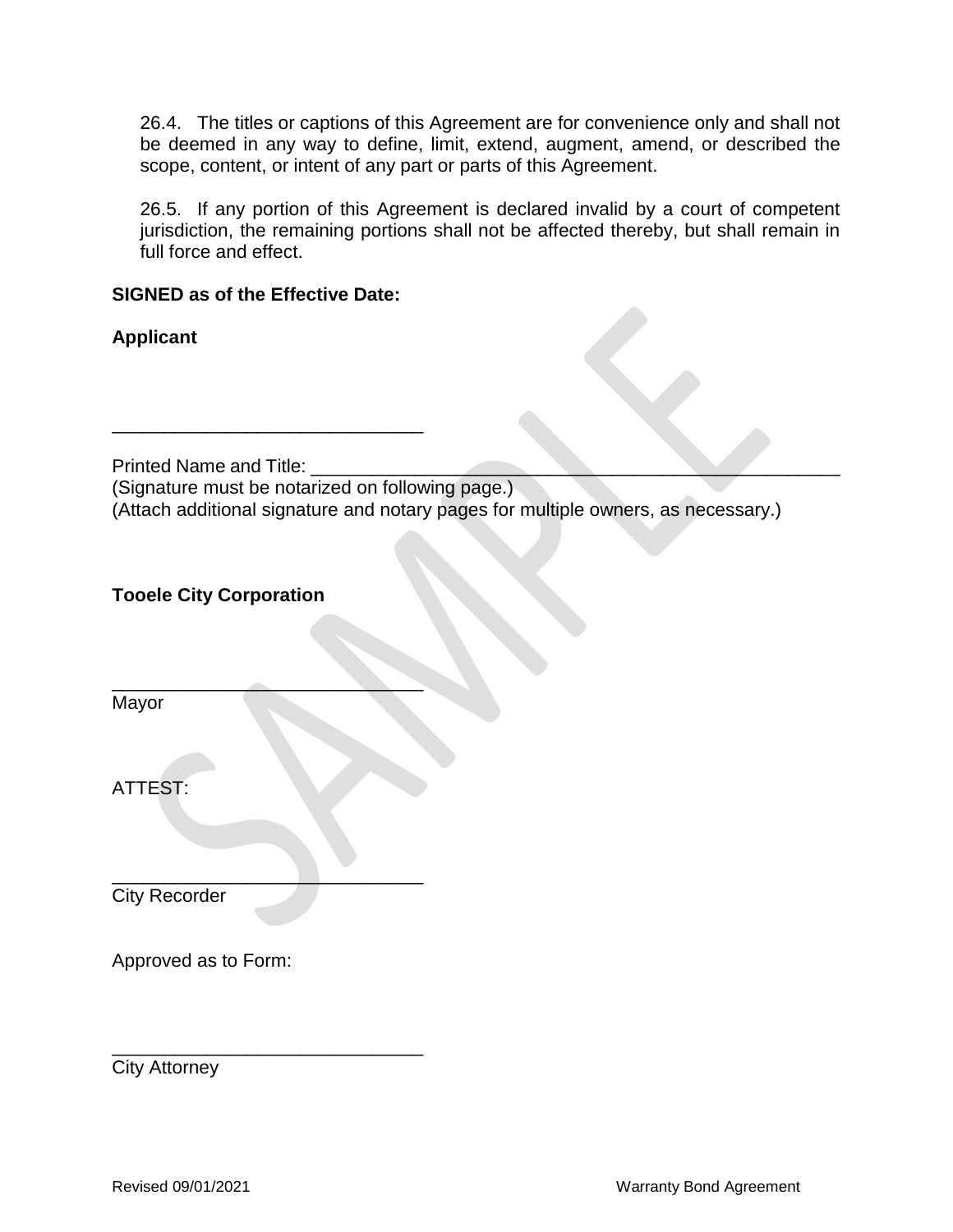#### **Applicant NOTARY: Every Applicant signature must be notarized. (Attach additional notary pages for multiple owners, as necessary.)**

(Complete only if **Applicant** is an **Individual**.)

| <b>STATE OF</b>  |     |
|------------------|-----|
|                  | :SS |
| <b>COUNTY OF</b> |     |

On this \_\_\_ of \_\_\_\_\_\_\_\_\_\_\_\_, 20\_\_, personally appeared before me, \_\_\_\_\_\_\_\_\_\_\_\_\_\_\_\_\_\_\_\_\_\_, the signer of the foregoing instrument who duly acknowledged to me that he/she executed the same.

 $\overline{a}$ 

 $\overline{a}$ 

NOTARY PUBLIC

(Complete only if **Applicant** is a **Corporation**.)

:SS

STATE OF  $\qquad \qquad$  )

COUNTY OF (1)

On this of of 20 personally appeared before me, who being by me duly sworn did say that he/she is an officer of the Applicant corporation, and that the foregoing instrument was signed in behalf of said corporation by authority of its Board of Directors, and he/she acknowledged to me that said corporation executed the same.

NOTARY PUBLIC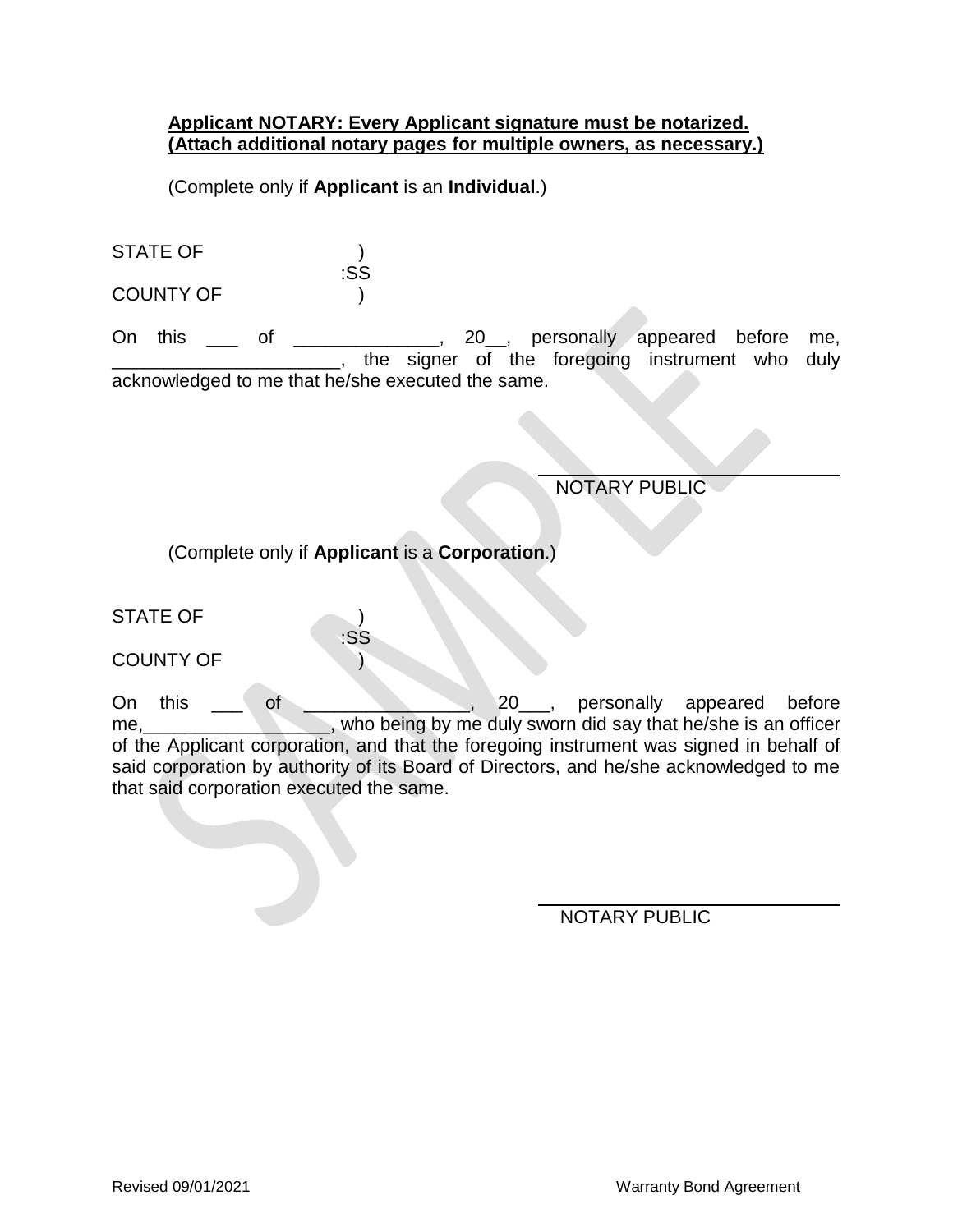#### (Complete only if **Applicant** is a **Partnership**.)

:SS

STATE OF ) COUNTY OF )

On this \_\_\_ day \_\_\_\_\_\_\_\_\_\_\_\_\_\_\_, 20\_\_\_, personally appeared before me, who being by me duly sworn did say that he/she/they is/are an officer of the Applicant partnership, and that the foregoing instrument was duly authorized by the partnership at a lawful meeting held or by authority of its bylaws and signed in behalf of said partnership.

NOTARY PUBLIC

(Complete only if **Applicant** is a **Limited Liability Company**.)

:SS

STATE OF )

COUNTY OF )

On this \_\_\_ day \_\_\_\_\_\_\_\_\_\_\_\_\_, 20\_\_, personally appeared before me, \_\_\_\_\_\_\_\_\_\_\_\_\_\_\_, who being by me duly sworn did say that he/she is an officer of the Applicant limited liability company and that, by authority of its members or its articles of organization, he/she acknowledged to me that said limited liability company executed the same.

 $\overline{a}$ 

NOTARY PUBLIC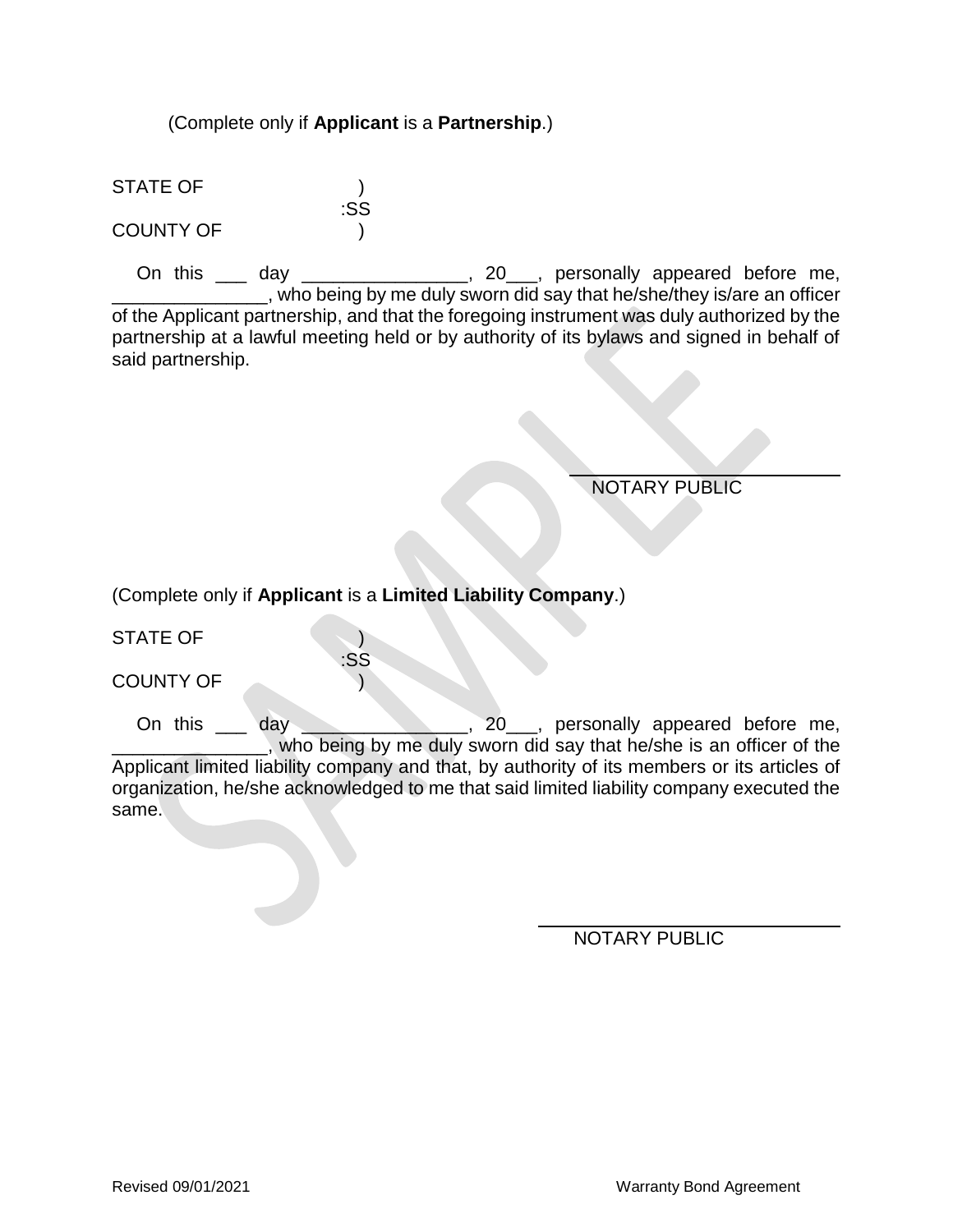# Exhibit A

# Tooele City Fee Calculation Sheet with Improvements construction estimate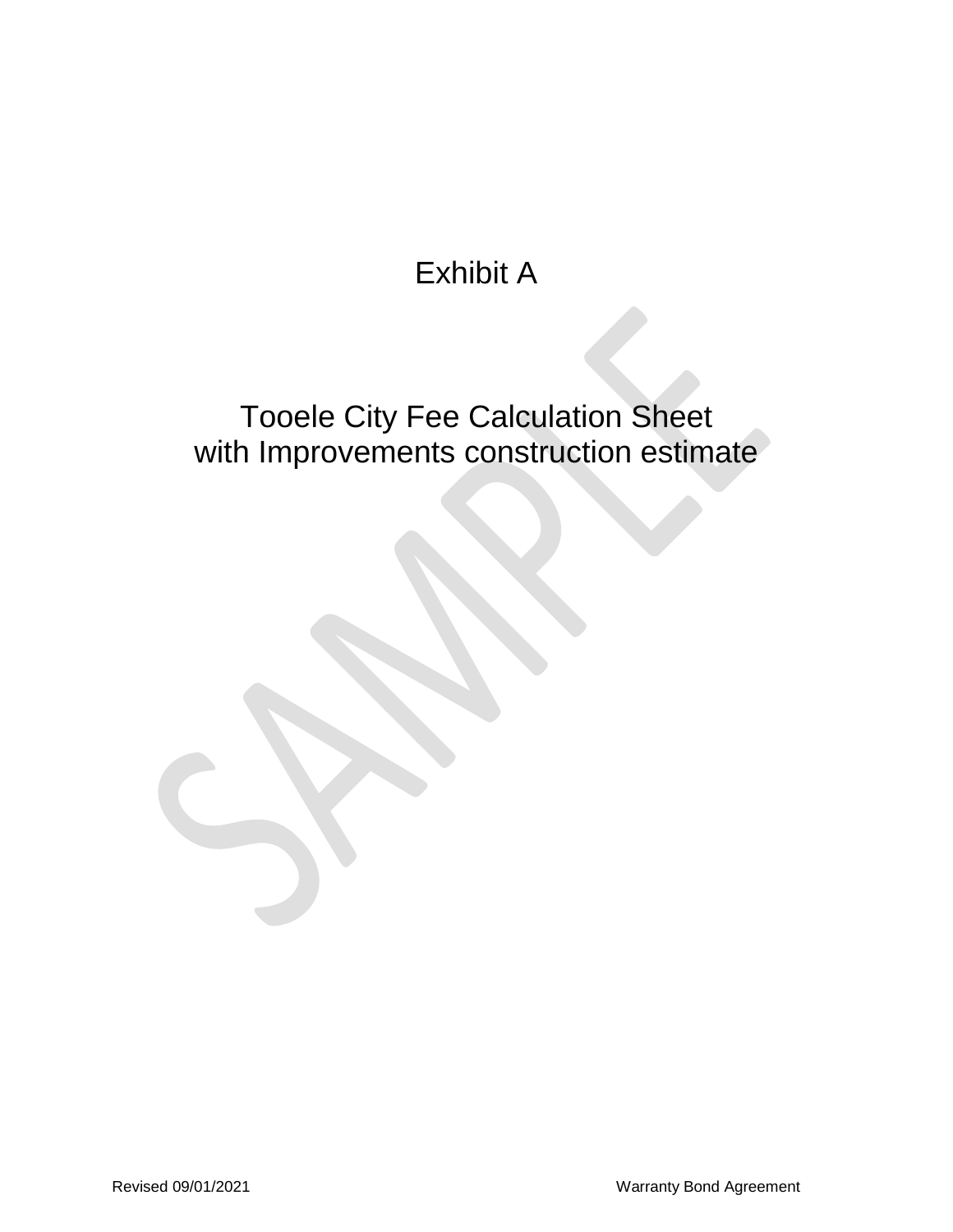# Exhibit B

## Project construction drawings Project approval documents Other Project-related documents and data

(attached only by reference)